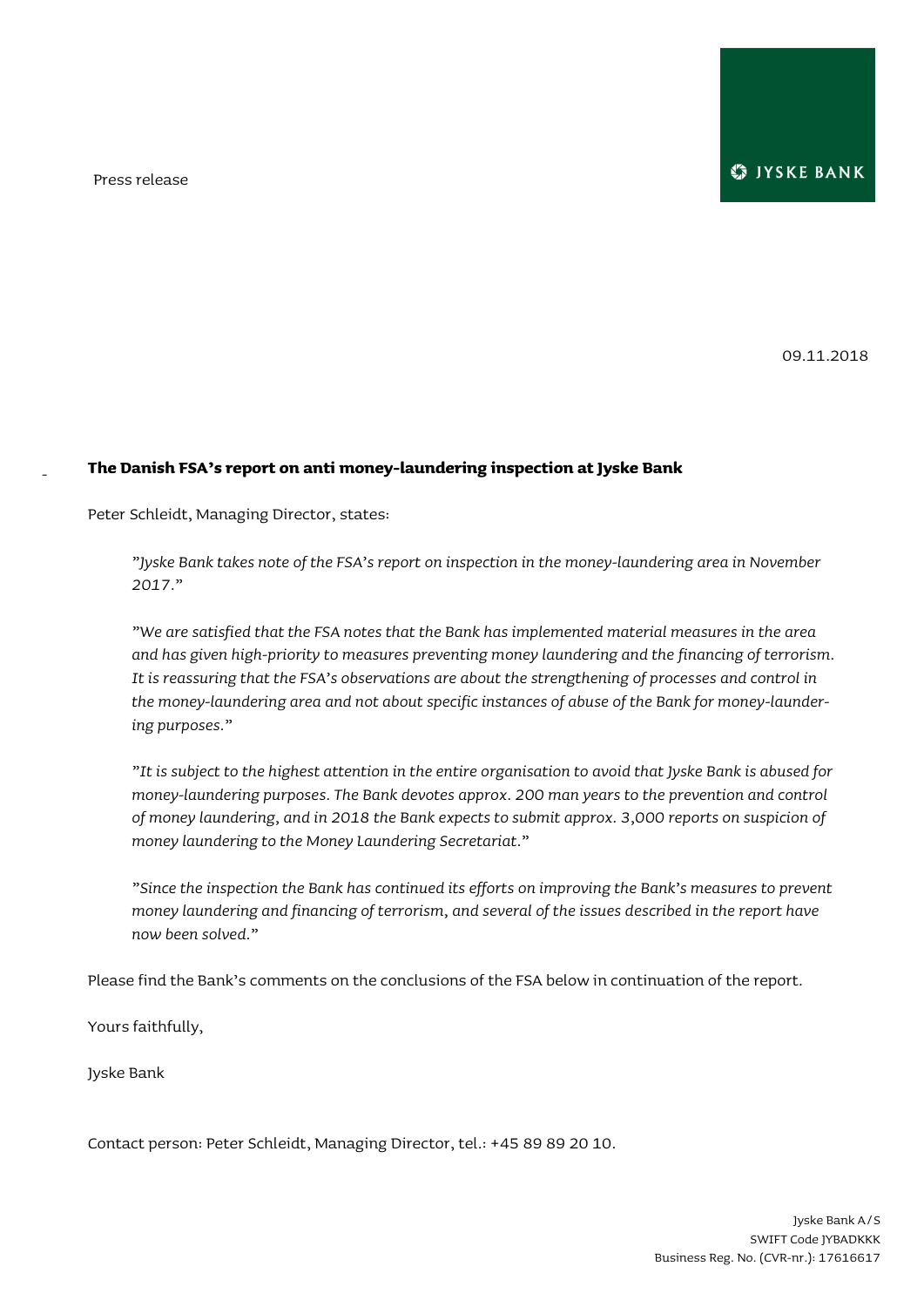

Finanstilsynet (Danish Financial Supervisory Authority) 8 November 2018

# **Report on inspection of Jyske Bank A/S (money laundering)**

## **Introduction**

In November 2017, the Danish Financial Supervisory Authority (the FSA) inspected Jyske Bank A/S. The inspection was an investigation of the moneylaundering area as part of the ongoing supervision of the Bank. The inspection comprised, among other things, the Bank's risk assessment and overall governance in the money-laundering area, KYC procedures, including supervision of retail clients and corporate clients, establishment of business relations with and supervision of cross-border correspondent banks and management on group basis of branches and subsidiaries.

#### **Summary and risk assessment**

Jyske Bank A/S is the second-largest Danish financial institution. The Bank offers its clients a wide range of financial products, including international private-banking activities. Whereas the Bank's strategy is to focus on its core business, the Bank also has a branch in Hamburg and a subsidiary bank in Gibraltar. In addition, the Bank has a considerable number of cross-border correspondent bank relations.

The FSA assesses that the Bank's inherent risk of being abused for money laundering purposes or financing of terrorism is high. The assessment is based on the Bank's size and on the business model which includes a number of products and clients with high inherent risk.

The FSA noted that the Bank has devoted considerable resources to strengthening its measures against money laundering and the financing of terrorism, and that the Bank has implemented material measures in this area. It appeared that the Bank gives high priority to efforts preventing money laundering and the financing of terrorism which are anchored at management level at the Bank. On the basis of the inspection, there are, however, a number of areas that give rise to reactions on the part of the FSA.

The Bank is ordered to revise its risk assessment and its anti money laundering policy. The FSA noted that the Bank's risk assessment and anti money laundering policy do not to a sufficient degree provide the framework for the Bank's risk appetite in the area nor for the Bank's risk-limiting measures.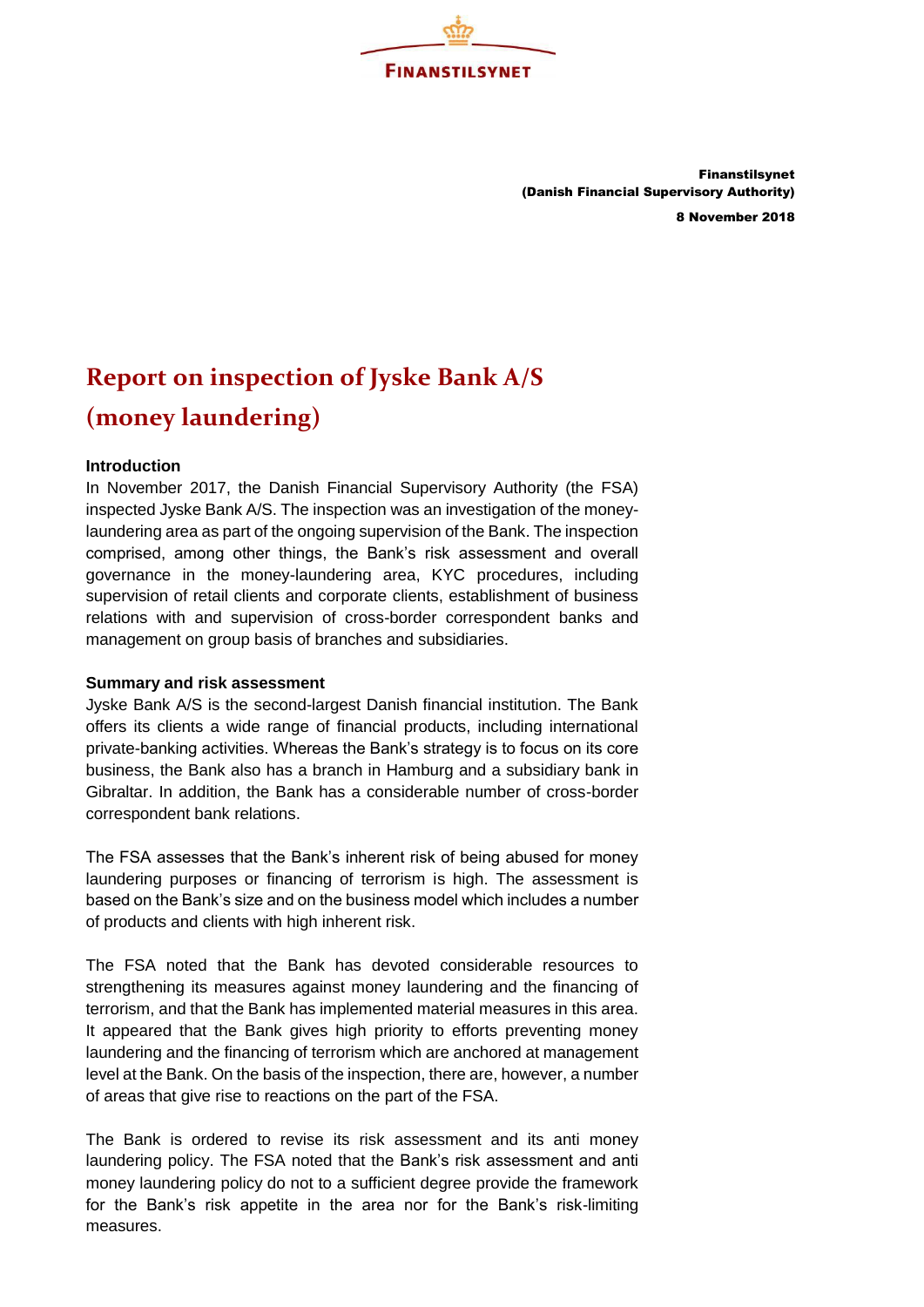The Bank is ordered to ensure sufficient segregation between the MLRO and the compliance function. The FSA noted that organisationally the MLRO reports to the head of the Bank's compliance function.

In addition, the Bank will be ordered to ensure that there are sufficient controls in relation to the subsidiary bank in Gibraltar and the branch in Hamburg. The Bank does not have sufficient security that its international units comply with local legislation and that the Bank has an overview of the group's total money laundering risk.

Moreover, the Bank will be ordered to ensure that sufficient KYC procedures are implemented when establishing cross-border correspondent bank relations.

The Bank is ordered to ensure that its business procedures and systems ensure that the necessary information about a business relationship is obtained. A review of a selected random test showed that the Bank had not in all instances obtained sufficient information about the objective and intended scope of its business relations before the establishment of client relationships.

Finally, the Bank is ordered to ensure that electronic transaction monitoring includes information about the objective and scope of client relationships.